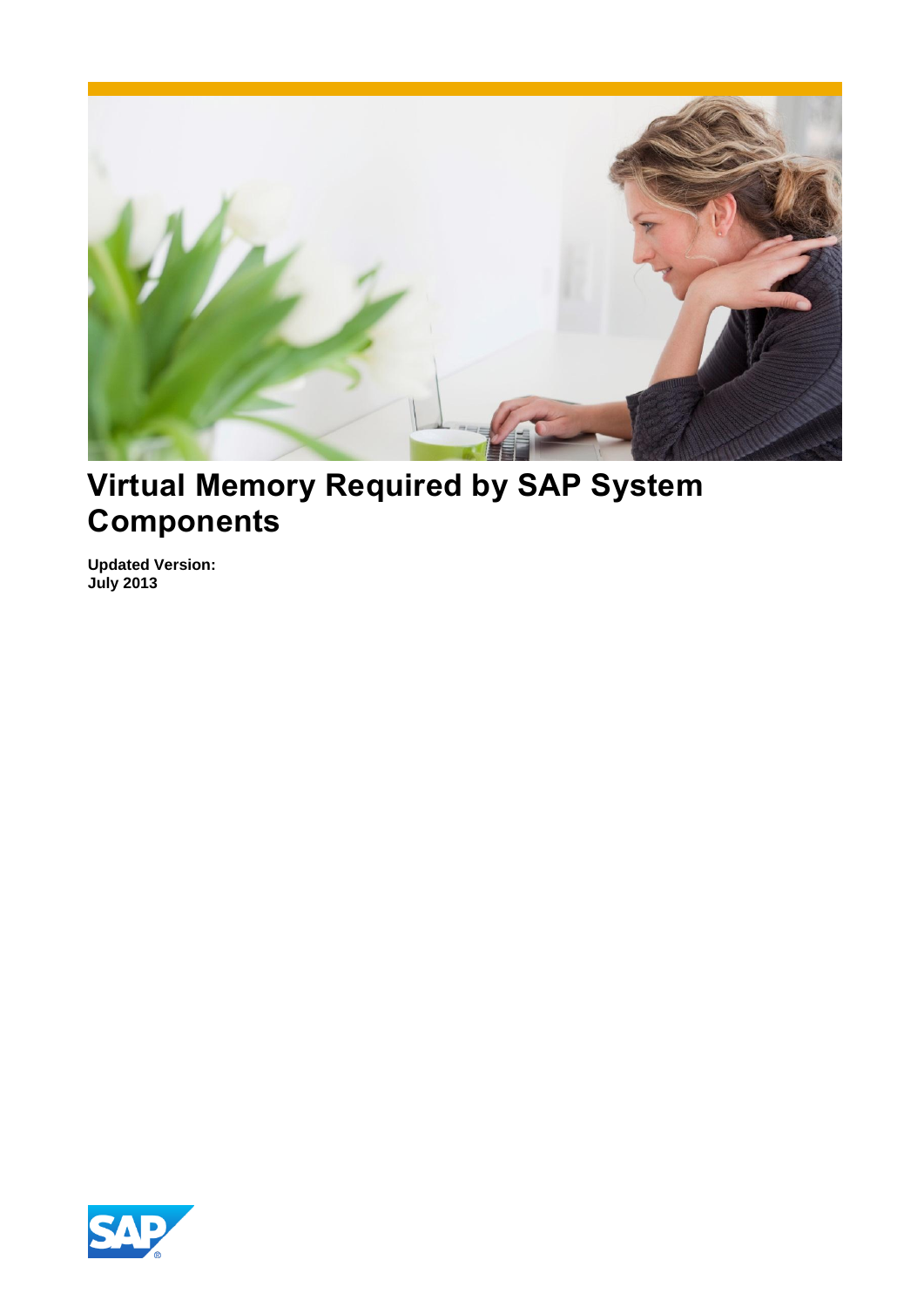# **TABLE OF CONTENTS**

| <b>GENERAL OVERVIEW OF REQUIRED VIRTUAL MEMORY BY SAP SYSTEM COMPONENTS  4</b>   |  |
|----------------------------------------------------------------------------------|--|
| EXAMPLES FOR CALCULATING THE VIRTUAL MEMORY AND PAGE FILE SIZE FOR DIFFERENT SAP |  |
|                                                                                  |  |
|                                                                                  |  |
|                                                                                  |  |
|                                                                                  |  |
|                                                                                  |  |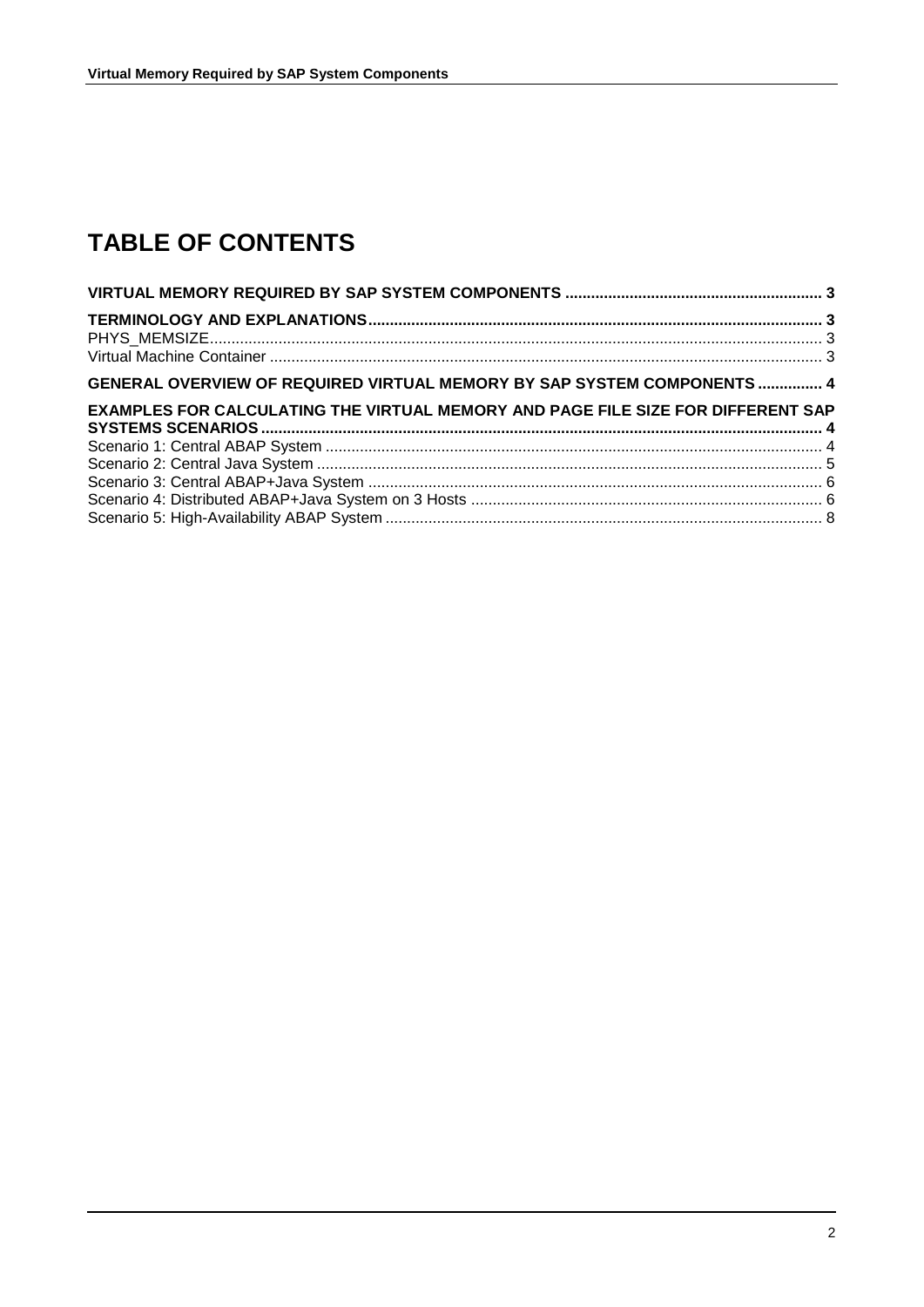# <span id="page-2-0"></span>**VIRTUAL MEMORY REQUIRED BY SAP SYSTEM COMPONENTS**

This document describes the minimum virtual memory and page file size the SAP system components require to start and run properly.

The first table provides a general overview of the SAP system components and instances, third-party software, backup tools, and the virtual memory and page file size they need. You can use this table to determine the virtual memory and page file size you require for your SAP system.

After that we give examples for calculating the virtual memory and page file size for the SAP components of a:

- Central ABAP system
- Central Java system
- Central ABAP+Java system
- Distributed ABAP+Java system
- High-availability ABAP system

All settings refer to the classical SAP view memory model.

# <span id="page-2-1"></span>**TERMINOLOGY AND EXPLANATIONS**

As of SAP NetWeaver 7.1 there are the following terminology changes:

- The central instance is called primary application server (PAS)
- The dialog instance is called additional application server (AAS)
- The central system is called standard system

For practical reasons we are continuing to use the old terms in this document, which are still used for SAP systems based on SAP NetWeaver 7.0<x>. In this case, "central instance" also means "primary application server", "dialog instance" also means "additional application server", and central system also means standard system.

# <span id="page-2-2"></span>**PHYS MEMSIZE**

PHYS\_MEMSIZE is the available main memory for the SAP instance; by default this value equals the available RAM size. If you want to limit the main memory used for the SAP instance, you can change this parameter in the instance profile.

As of kernel patch level 7.20, the default value for parameter em/max\_size\_MB has changed from hardcoded 100 GB to 1.5 x PHYS\_MEMSIZE. Make sure that PHYS\_MEMSIZE is set to a value that is not too low. Otherwise, em/max\_size\_MB limits the extended memory resources.

If you have several instances on one physical host (or virtual machine) and you do not change the parameter PHYS\_MEMSIZE all instances assume that the physical RAM is exclusively available for each of them.

For development and test systems, use 1 x PHYS\_MEMSIZE for the calculation. For production systems, use 2 x PHYS\_MEMSIZE for the calculation.

# <span id="page-2-3"></span>*Virtual Machine Container*

For more information about the usage of Virtual Machine Container (VMC) (CRM system, enabled by switch "vmcj/enable = on"), see **SAP note** [854170](http://service.sap.com/sap/support/notes/854170) and the referenced SAP notes about memory consumption and configuration. If the page file is too small, the VMC cannot be initialized.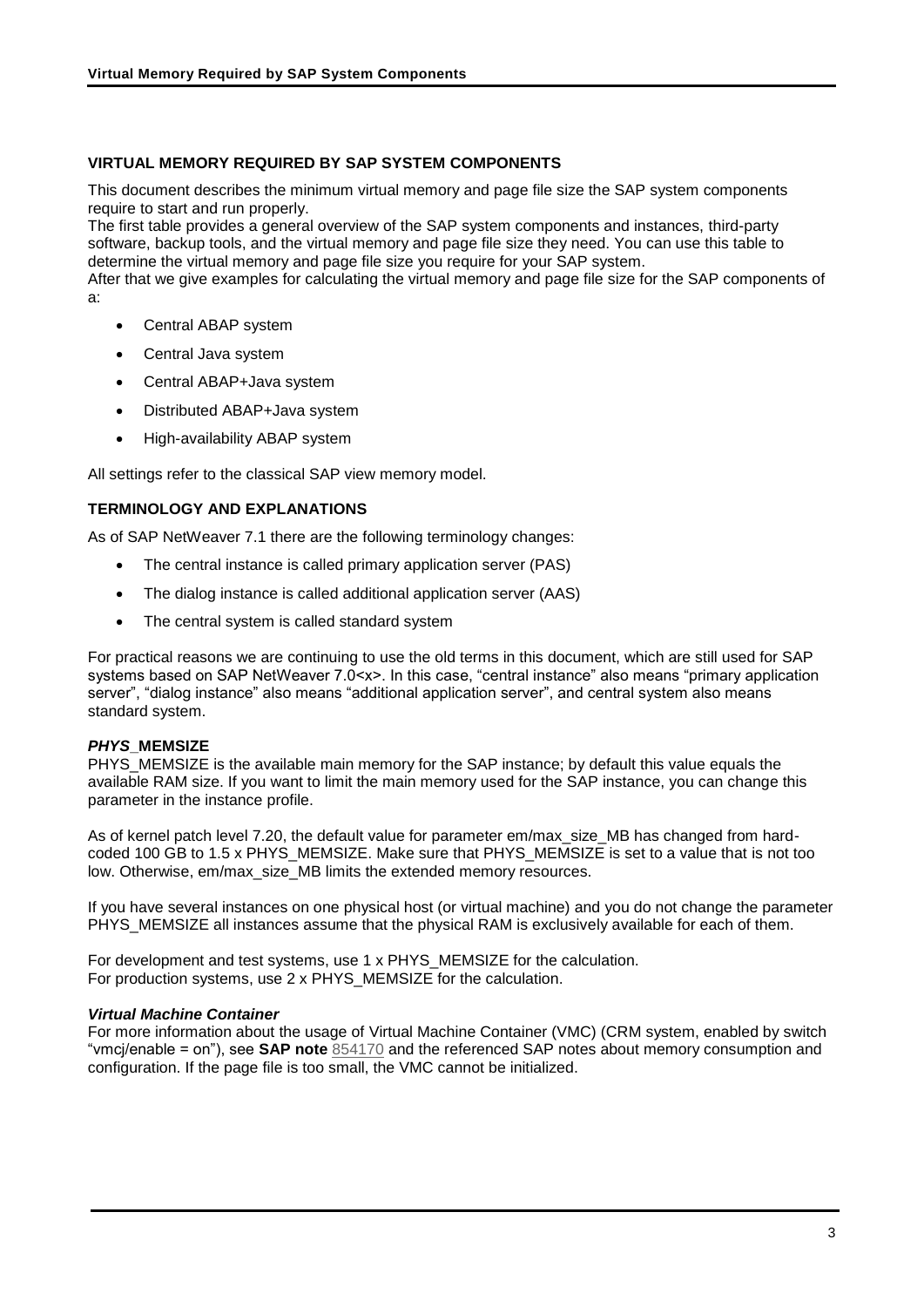# <span id="page-3-0"></span>**GENERAL OVERVIEW OF REQUIRED VIRTUAL MEMORY BY SAP SYSTEM COMPONENTS**

| <b>SAP System Components</b>                                         | <b>Virtual Memory Needed</b>                                                          | <b>GB</b> |
|----------------------------------------------------------------------|---------------------------------------------------------------------------------------|-----------|
| ABAP central instance<br>(per instance)                              | Approx. 500 MB $+$ 1 to 2 times<br>PHYS_MEMSIZE + 2.5 GB + 250 MB per<br>work process |           |
| Java central instance<br>(per Java server process)                   | Approx. 5 GB                                                                          |           |
| (A)SCS instance, ERS instance<br>(per instance)                      | Approx. 500 MB                                                                        |           |
| ABAP dialog instance<br>(per instance)                               | 1 to 2 times PHYS_MEMSIZE + 2.5 GB +<br>250 MB per work process                       |           |
| Java dialog instance<br>(per Java server process)                    | Approx. 5 GB                                                                          |           |
| Database instance<br>(per instance)                                  | Approx. 2 GB                                                                          |           |
| SAP agents (SMD, SAP Host Agent)<br>(per host)                       | Approx. 300 MB                                                                        |           |
| Operating system                                                     | 5 to 10% of RAM of physical host, minimum<br>3 GB                                     |           |
| Third-party applications (backup<br>programs, hardware agents, etc.) | Depends on third-party application                                                    |           |
| Total virtual memory needed                                          | Total virtual memory                                                                  |           |
| Page file size needed                                                | Total virtual memory - RAM                                                            |           |

# <span id="page-3-1"></span>**EXAMPLES FOR CALCULATING THE VIRTUAL MEMORY AND PAGE FILE SIZE FOR DIFFERENT SAP SYSTEMS SCENARIOS**

# <span id="page-3-2"></span>*Scenario 1: Central ABAP System*

Server has 4 cores, 16 GB of RAM and at least 16 work processes; PHYS\_MEMSIZE is not set in the profile and equals RAM size (16 GB).

| <b>SAP System Components</b>       | <b>Virtual Memory Needed</b>                                             | <b>GB</b> |
|------------------------------------|--------------------------------------------------------------------------|-----------|
| Central instance<br>(per instance) | 500 MB + 1 to 2 times PHYS MEMSIZE +<br>2.5 GB + 250 MB per work process | -23       |
| Database instance                  | Approx. 2 GB                                                             | ◠         |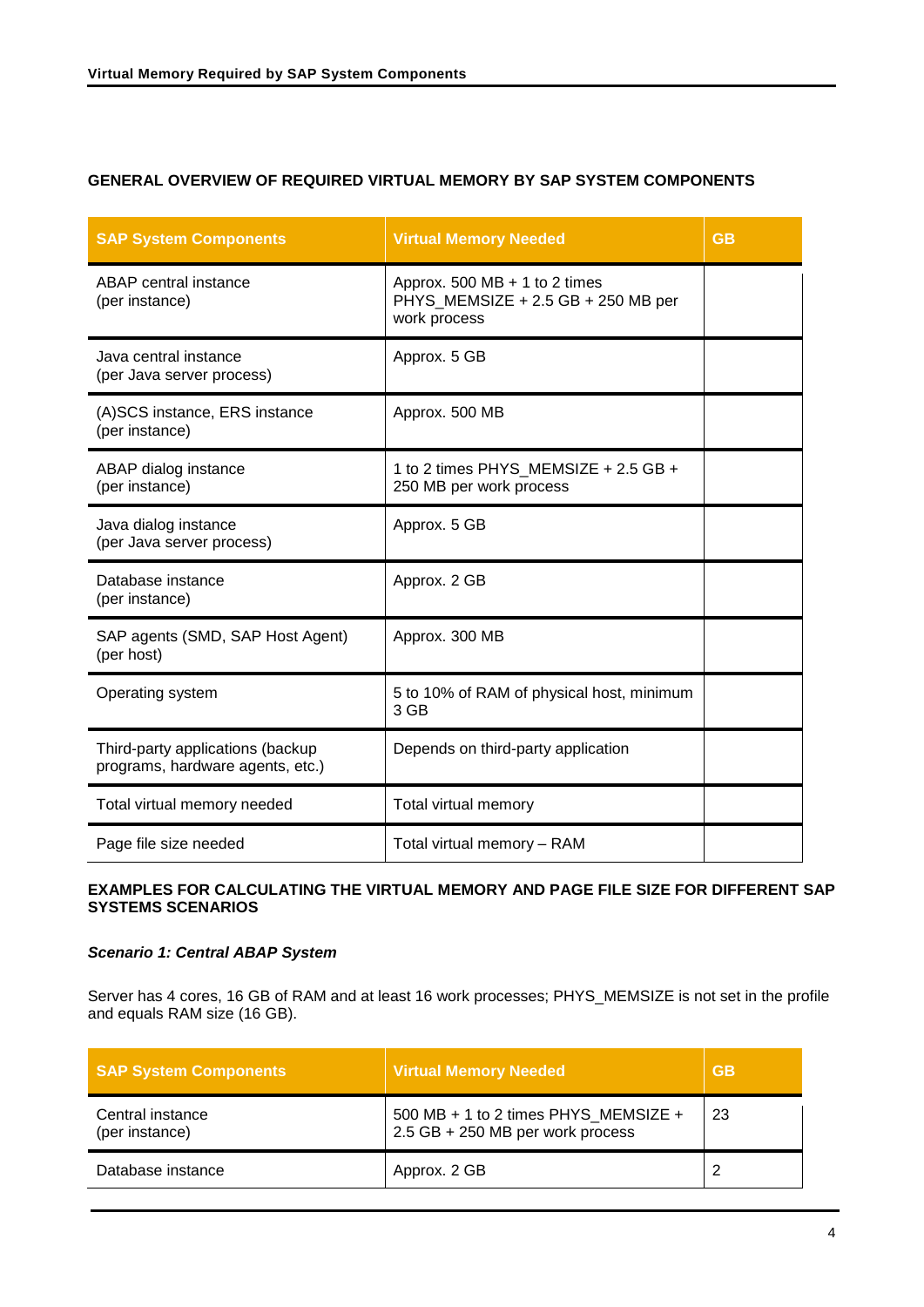| <b>SAP System Components</b>                                         | <b>Virtual Memory Needed</b>                      | <b>GB</b> |
|----------------------------------------------------------------------|---------------------------------------------------|-----------|
| (per instance)                                                       |                                                   |           |
| SAP agents (SMD, SAP Host Agent)<br>(per host)                       | Approx. 300 MB                                    | 0.3       |
| Operating system                                                     | 5 to 10% of RAM of physical host, minimum<br>3 GB | 3         |
| Third-party applications (backup<br>programs, hardware agents, etc.) | Depends on third-party application                | 2         |
| <b>Total virtual memory needed</b>                                   | <b>Total sum of virtual memory</b>                | 30.3      |
| Page file size needed                                                | <b>Total virtual memory - RAM</b>                 | 14.3      |

<span id="page-4-0"></span>*Scenario 2: Central Java System* 

Server has 4 cores, 20 GB of RAM, PHYS\_MEMSIZE is not set in the profile and equals RAM size (16 GB).

| <b>SAP System Components</b>                                         | <b>Virtual Memory Needed</b>                      | <b>GB</b>      |
|----------------------------------------------------------------------|---------------------------------------------------|----------------|
| <b>SCS</b> instance<br>(per instance)                                | Approx. 500 MB                                    | 0.5            |
| Java central instance<br>(per Java server process)                   | Approx. 5 GB                                      | 5              |
| Java dialog instance                                                 | Approx. 5 GB                                      | 5              |
| Database instance<br>(per instance)                                  | Approx. 2 GB                                      | $\overline{2}$ |
| SAP agents (SMD, SAP Host Agent)<br>(per server)                     | Approx. 300 MB                                    | 0.3            |
| <b>Operating System</b>                                              | 5 to 10% of RAM of physical host, minimum<br>3 GB | 3              |
| Third-party applications (backup<br>programs, hardware-agents, etc.) | Depends on third-party application                | 2              |
| <b>Total virtual memory needed</b>                                   | Total sum of virtual memory                       | 17.8           |
| Page file size needed                                                | <b>Total virtual memory - RAM</b>                 | $-2.2*$        |

**\* no page file needed**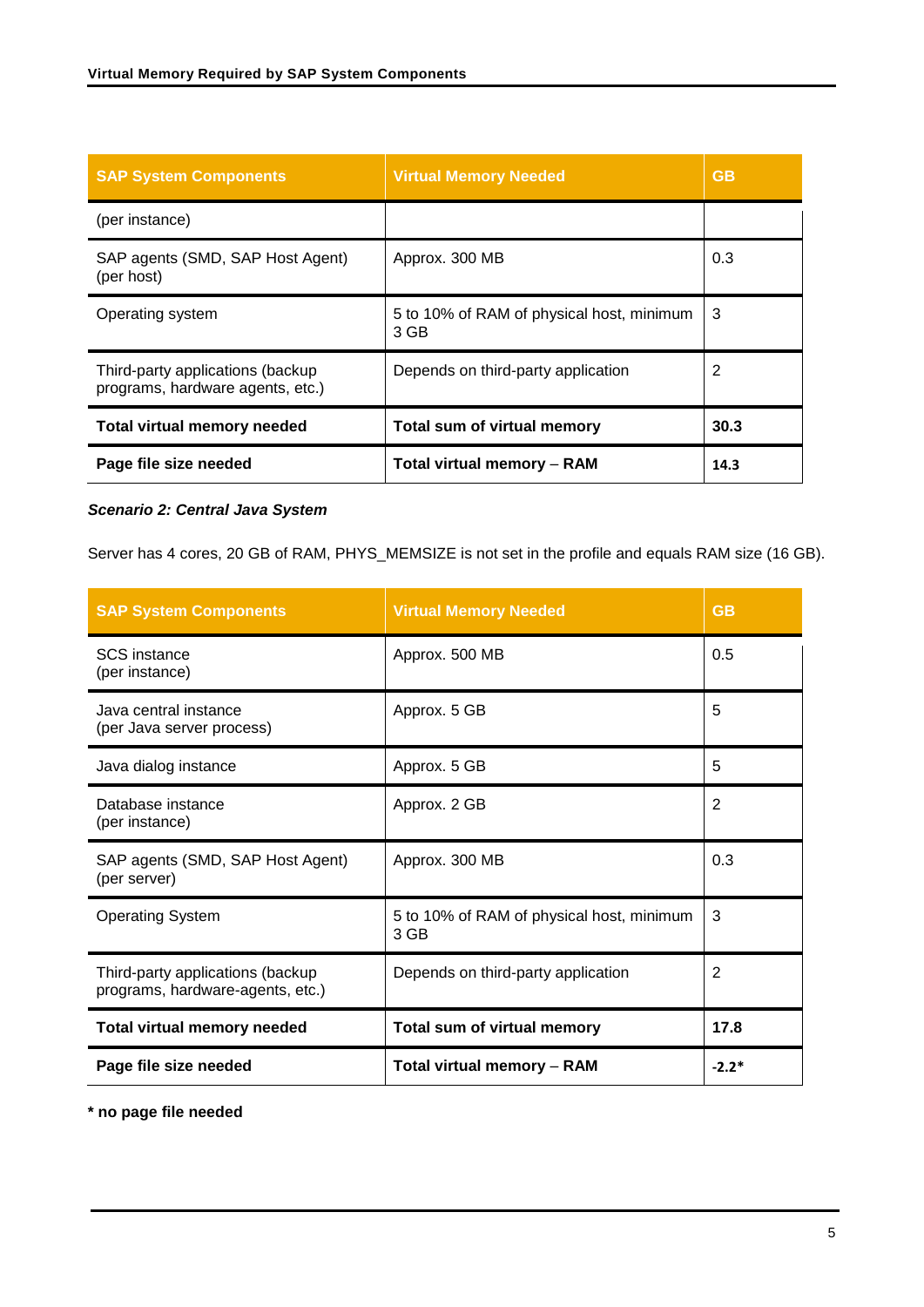# <span id="page-5-0"></span>*Scenario 3: Central ABAP+Java System*

Server has 4 cores, 16 GB of RAM and at least 16 work processes; PHYS\_MEMSIZE is not set in the instance profile and equals RAM size (16 GB).

| <b>SAP System Components</b>                                         | <b>Virtual Memory Needed</b>                                             | <b>GB</b> |
|----------------------------------------------------------------------|--------------------------------------------------------------------------|-----------|
| <b>SCS</b> instance<br>(per instance)                                | Approx. 500 MB                                                           | 0.5       |
| ABAP central instance<br>(per instance)                              | 500 MB + 1 to 2 times PHYS_MEMSIZE +<br>2.5 GB + 250 MB per work process | 23        |
| Java central instance<br>(per Java server process)                   | Approx. 5 GB                                                             | 5         |
| Database instance<br>(per instance)                                  | Approx. 2 GB                                                             | 2         |
| SAP agents (SMD, SAP Host Agent)<br>(per server)                     | Approx. 300 MB                                                           | 0.3       |
| Operating system                                                     | 5 to 10% of RAM of physical host, minimum<br>3 GB                        | 3         |
| Third-party applications (backup<br>programs, hardware agents, etc.) | Depends on third-party application                                       | 2         |
| <b>Total virtual memory needed</b>                                   | Total sum of all virtual memory                                          | 35.8      |
| Page file size needed                                                | <b>Total virtual memory - RAM</b>                                        | 19.8      |

# <span id="page-5-1"></span>*Scenario 4: Distributed ABAP+Java System on 3 Hosts*

Host 1 is used for the database instance.

For page file settings, see the recommendations of the database vendor.

Host 2 is used for the (A)SCS + central instance

Server has 2 cores, 8 GB RAM and at least 10 work processes; PHYS\_MEMSIZE is not set in the instance profile and equals RAM size (8 GB).

| <b>SAP System Components</b>            | <b>Virtual Memory Needed</b>                                             | <b>GB</b> |
|-----------------------------------------|--------------------------------------------------------------------------|-----------|
| <b>SCS</b> instance<br>(per instance)   | Approx. 500 MB                                                           | 0.5       |
| ABAP central instance<br>(per instance) | 500 MB + 1 to 2 times PHYS_MEMSIZE +<br>2.5 GB + 250 MB per work process | 13.5      |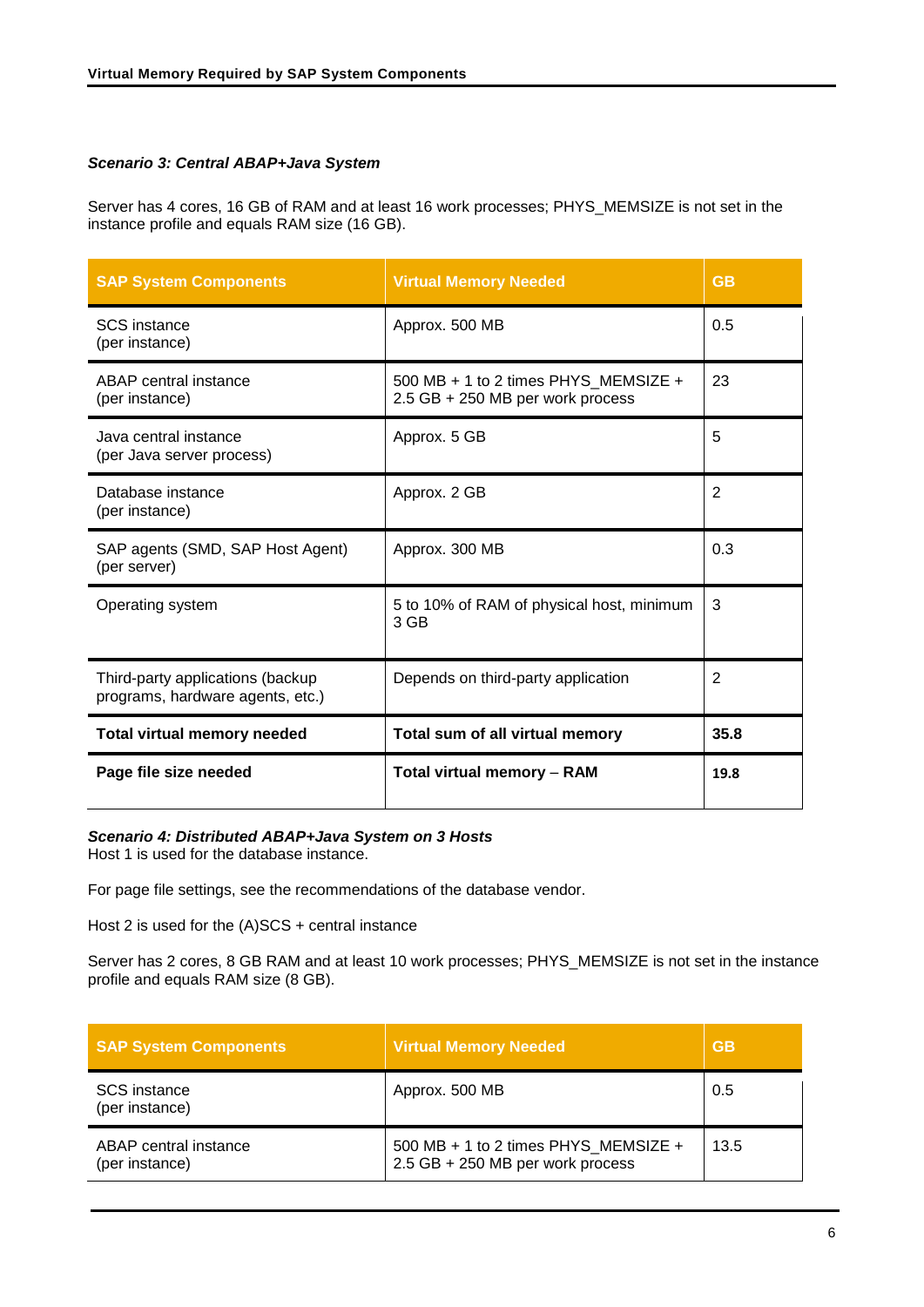| <b>SAP System Components</b>                                         | <b>Virtual Memory Needed</b>                      | <b>GB</b> |
|----------------------------------------------------------------------|---------------------------------------------------|-----------|
| Java central instance<br>(per instance)                              | Approx. 5 GB                                      | 5         |
| SAP agents (SMD, SAP Host Agent) per<br>host                         | Approx. 300 MB                                    | 0.3       |
| Operating system                                                     | 5 to 10% of RAM of physical host, minimum<br>3 GB | 3         |
| Third-party applications (backup<br>programs, hardware agents, etc.) | Depends on third-party application                | 2         |
| <b>Total virtual memory needed</b>                                   | <b>Total sum of virtual memory</b>                | 24.3      |
| Page file size needed                                                | <b>Total virtual memory - RAM</b>                 | 16.3      |

Host 3 is used for the dialog instance:

Server has 4 core, 16 GB RAM and at least 20 work processes; PHYS\_MEMSIZE is not set in the instance profile and equals RAM size (16 GB)

| <b>SAP System Components</b>                                          | <b>Virtual Memory Needed</b>                                       | <b>GB</b> |
|-----------------------------------------------------------------------|--------------------------------------------------------------------|-----------|
| ABAP dialog instance<br>(per instance)                                | 1 to 2 times of PHYS_MEMSIZE + 2,5 GB<br>+ 250 MB per work process | 23.5      |
| Java dialog instance<br>(per instance)                                | Approx. 5 GB                                                       | 5         |
| SAP agents (SMD, SAP Host Agent)<br>(per server)                      | Approx. 300 MB                                                     | 0.3       |
| Operating system                                                      | 5 to 10% of RAM of physical host, minimum<br>3 GB                  | 3         |
| Third- party applications (backup<br>programs, hardware agents, etc.) | Depends on third-party application                                 | 2         |
| <b>Total virtual memory needed</b>                                    | <b>Total sum of virtual memory</b>                                 | 33.8      |
| Page file size needed                                                 | <b>Total virtual memory - RAM</b>                                  | 17.8      |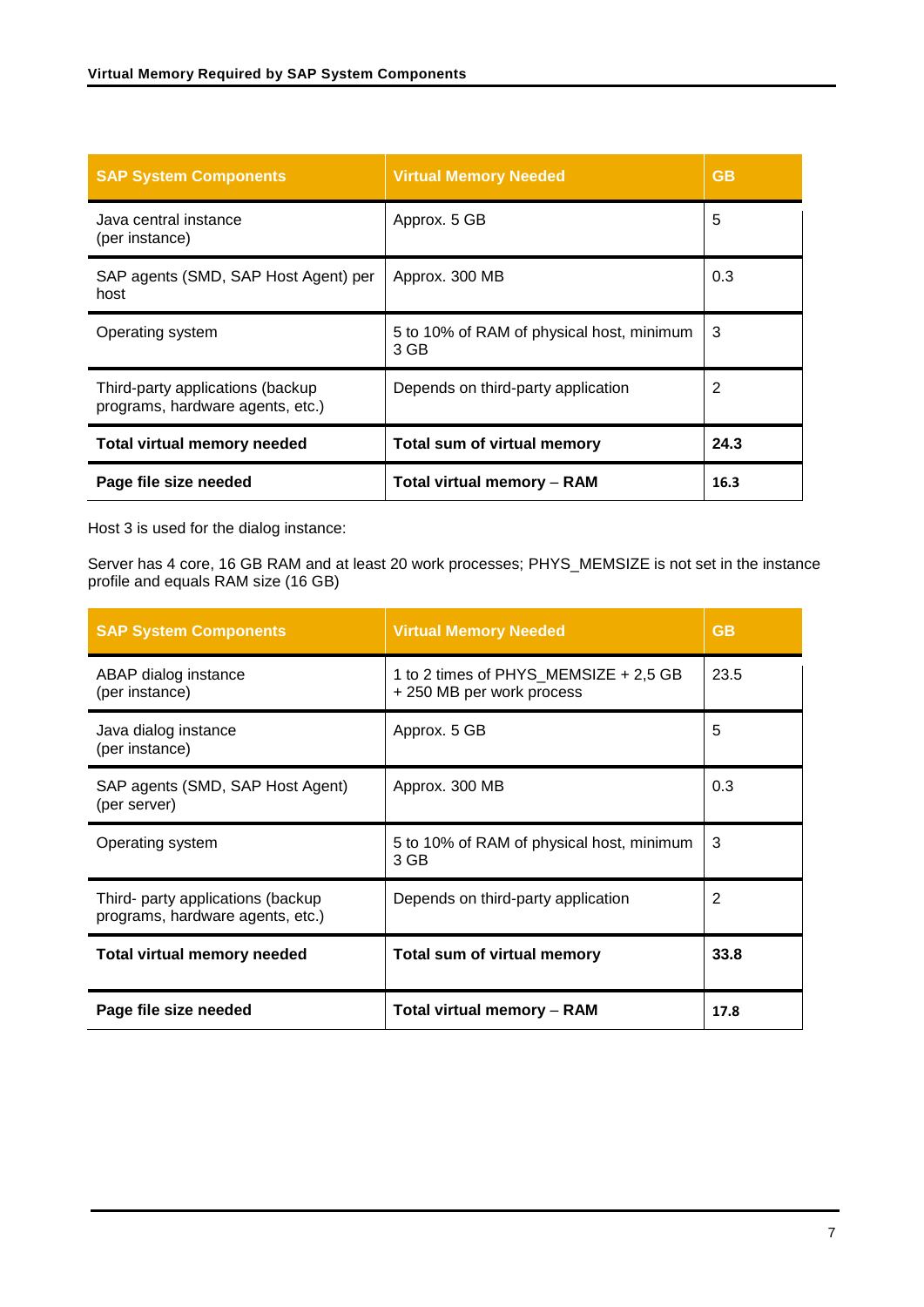# <span id="page-7-0"></span>*Scenario 5: High-Availability ABAP System*

2 cluster nodes with Windows 2008 (R2), with 8 cores, 32 GB RAM and at least 40 work processes each; PHYS\_MEMSIZE is not set in the instance profile and equals RAM size (32 GB).

Cluster node 1 + 2 configuration:

| <b>SAP System Components</b>                                          | <b>Virtual Memory Needed</b>                                                | <b>GB</b>      |
|-----------------------------------------------------------------------|-----------------------------------------------------------------------------|----------------|
| ASCS, ERS<br>(per instance)                                           | Each approx. 500 MB                                                         | 1              |
| Central instance (cluster node 1)<br>Dialog instance (cluster node 2) | 1 to 2 times of PHYS_MEMSIZE parameter<br>+ 2,5 GB + 250 MB per workprocess | 44.5           |
| Database (per instance)                                               | Approx. 2 GB                                                                | $\overline{2}$ |
| SAP agents (SMD, SAP Host Agent)<br>(per host)                        | Approx. 300 MB                                                              | 0.3            |
| Operating system                                                      | 5 to 10% of RAM of physical host, minimum<br>3 GB                           | 3              |
| Third-party applications (backup<br>programs, hardware-agents, etc.)  | Depends on third-party application                                          | 2              |
| <b>Total virtual memory needed</b>                                    | Total sum of all virtual memory                                             | 52.8           |
| Page file size needed                                                 | <b>Total virtual memory - RAM</b>                                           | 20.8           |